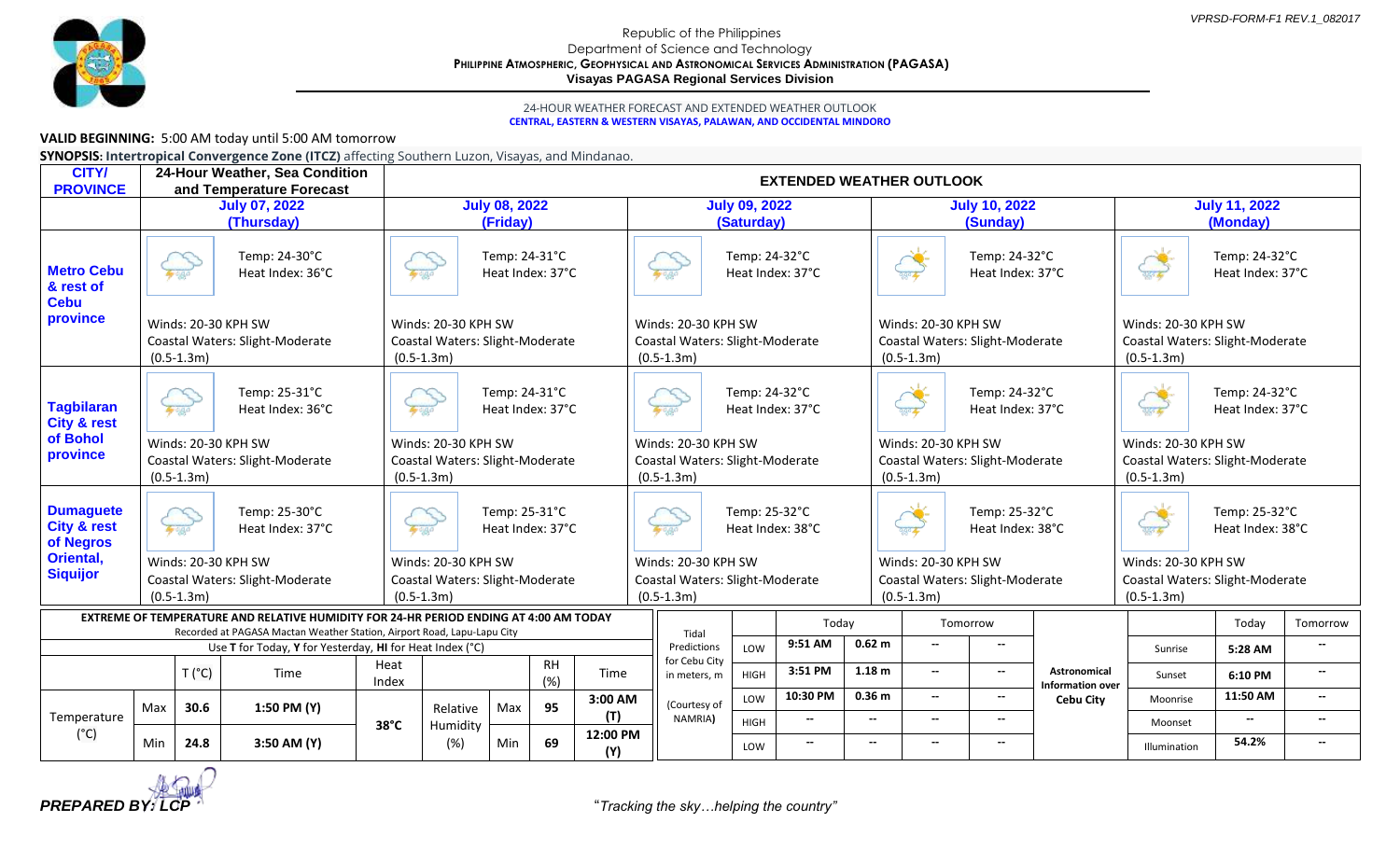| <b>CITY/</b><br><b>PROVINCE</b>                                |                                                                        | 24-Hour Weather, Sea Condition<br>and Temperature Forecast | <b>EXTENDED WEATHER OUTLOOK</b>                                          |                                   |                                       |                                    |                                       |                                   |                                                                        |                                   |  |
|----------------------------------------------------------------|------------------------------------------------------------------------|------------------------------------------------------------|--------------------------------------------------------------------------|-----------------------------------|---------------------------------------|------------------------------------|---------------------------------------|-----------------------------------|------------------------------------------------------------------------|-----------------------------------|--|
|                                                                | <b>July 07, 2022</b><br>(Thursday)                                     |                                                            |                                                                          | <b>July 08, 2022</b><br>(Friday)  |                                       | <b>July 09, 2022</b><br>(Saturday) |                                       | <b>July 10, 2022</b><br>(Sunday)  | <b>July 11, 2022</b><br>(Monday)                                       |                                   |  |
| <b>Tacloban City &amp;</b><br>rest of Leyte                    | 4.40                                                                   | Temp: 25-31°C<br>Heat Index: 37°C                          | 4.40                                                                     | Temp: 25-30°C<br>Heat Index: 37°C | 4.40                                  | Temp: 26-31°C<br>Heat Index: 38°C  | 0.804                                 | Temp: 26-31°C<br>Heat Index: 38°C | 0.804                                                                  | Temp: 26-31°C<br>Heat Index: 38°C |  |
|                                                                | Winds: 20-30 KPH SW<br>Coastal Waters: Slight-Moderate<br>$(0.5-1.3m)$ |                                                            | Winds: 20-30 KPH SW<br>Coastal Waters: Slight-Moderate<br>$(0.5-1.3m)$   |                                   | Winds: 20-30 KPH SW<br>$(0.5-1.3m)$   | Coastal Waters: Slight-Moderate    | Winds: 20-30 KPH SW<br>$(0.5-1.3m)$   | Coastal Waters: Slight-Moderate   | Winds: 20-30 KPH SW<br>Coastal Waters: Slight-Moderate<br>$(0.5-1.3m)$ |                                   |  |
| <b>Maasin City &amp;</b><br>rest of Southern<br>Leyte          | 4.40                                                                   | Temp: 25-30°C<br>Heat Index: 37°C                          | 4.40                                                                     | Temp: 25-31°C<br>Heat Index: 37°C | 4.40                                  | Temp: 25-31°C<br>Heat Index: 38°C  | $0.80 -$                              | Temp: 25-31°C<br>Heat Index: 38°C | $0.80 - 4$                                                             | Temp: 25-31°C<br>Heat Index: 38°C |  |
|                                                                | Winds: 20-30 KPH SW<br>Coastal Waters: Slight-Moderate<br>$(0.5-1.3m)$ |                                                            | Winds: 20-30 KPH SW<br>Coastal Waters: Slight-Moderate<br>$(0.5 - 1.3m)$ |                                   | Winds: 20-30 KPH SW<br>$(0.5 - 1.3m)$ | Coastal Waters: Slight-Moderate    | Winds: 20-30 KPH SW<br>$(0.5 - 1.3m)$ | Coastal Waters: Slight-Moderate   | Winds: 20-30 KPH SW<br>Coastal Waters: Slight-Moderate<br>$(0.5-1.3m)$ |                                   |  |
| <b>Borongan City &amp;</b><br>rest of Eastern<br><b>Samar</b>  | $\left( \frac{1}{2} \right)$                                           | Temp: 25-31°C<br>Heat Index: 38°C                          | 4.40                                                                     | Temp: 25-31°C<br>Heat Index: 38°C | 4.40                                  | Temp: 25-32°C<br>Heat Index: 38°C  | $0.80 -$                              | Temp: 25-32°C<br>Heat Index: 38°C | $0.80 -$                                                               | Temp: 25-32°C<br>Heat Index: 38°C |  |
|                                                                | Winds: 20-30 KPH SW<br>Coastal Waters: Slight-Moderate<br>$(0.5-1.3m)$ |                                                            | Winds: 20-30 KPH SW<br>Coastal Waters: Slight-Moderate<br>$(0.5-1.3m)$   |                                   | Winds: 20-30 KPH SW<br>$(0.5-1.3m)$   | Coastal Waters: Slight-Moderate    | Winds: 20-30 KPH SW<br>$(0.5-1.3m)$   | Coastal Waters: Slight-Moderate   | Winds: 20-30 KPH SW<br>Coastal Waters: Slight-Moderate<br>$(0.5-1.3m)$ |                                   |  |
| <b>Catbalogan City</b><br>and rest of<br><b>Samar, Biliran</b> | 4.40                                                                   | Temp: 25-33°C<br>Heat Index: 38°C                          | 4.40                                                                     | Temp: 25-33°C<br>Heat Index: 38°C | 4.40                                  | Temp: 25-34°C<br>Heat Index: 40°C  | $980 -$                               | Temp: 25-34°C<br>Heat Index: 40°C | $\frac{1}{\sqrt{2}}$                                                   | Temp: 25-34°C<br>Heat Index: 40°C |  |
|                                                                | Winds: 20-30 KPH SW<br>Coastal Waters: Slight-Moderate<br>$(0.5-1.3m)$ |                                                            | Winds: 20-30 KPH SW<br>Coastal Waters: Slight-Moderate<br>$(0.5-1.3m)$   |                                   | Winds: 20-30 KPH SW<br>$(0.5-1.3m)$   | Coastal Waters: Slight-Moderate    | Winds: 20-30 KPH SW<br>$(0.5-1.3m)$   | Coastal Waters: Slight-Moderate   | Winds: 20-30 KPH SW<br>Coastal Waters: Slight-Moderate<br>$(0.5-1.3m)$ |                                   |  |

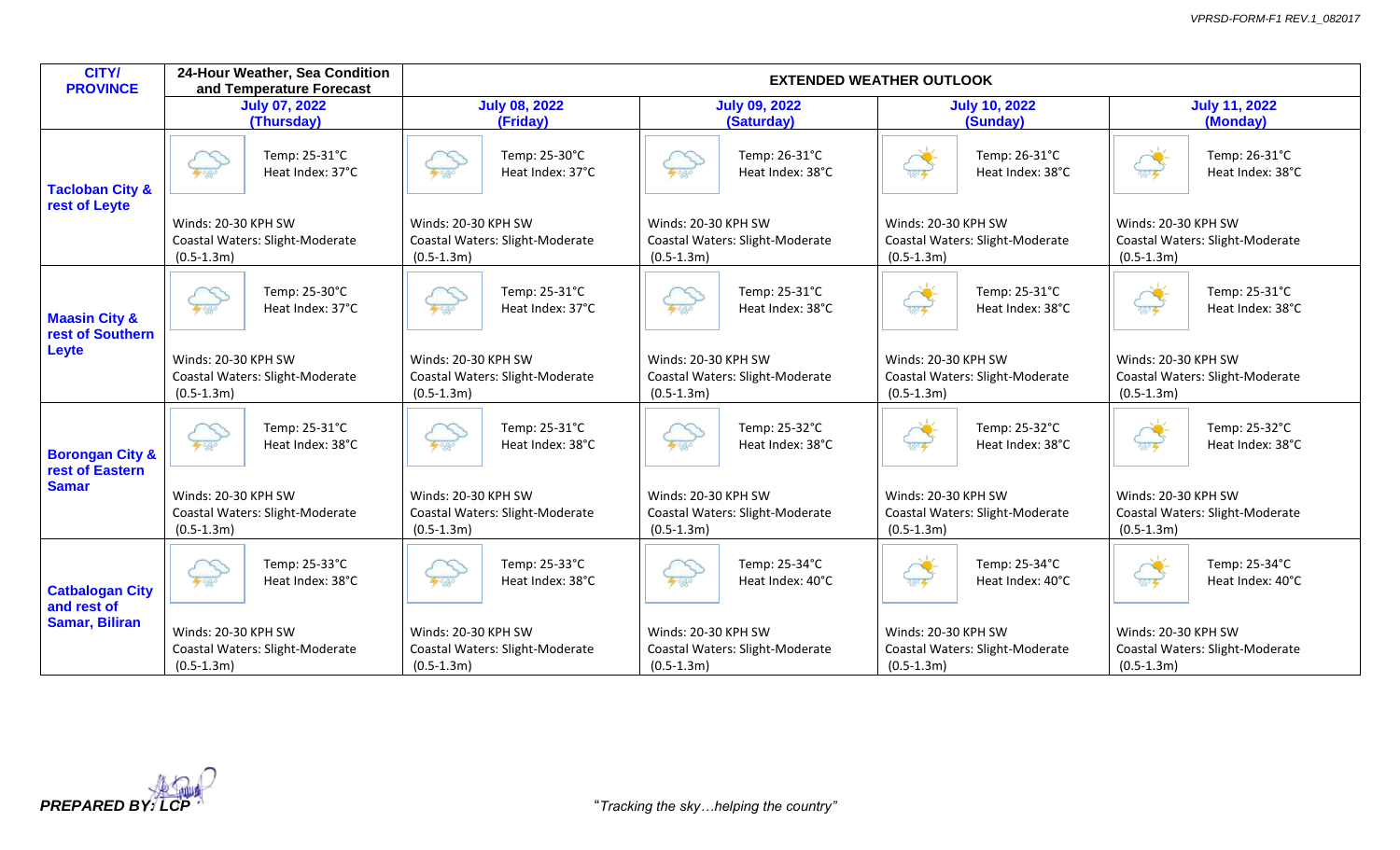| <b>CITY/</b><br><b>PROVINCE</b>                                         | 24-Hour Weather, Sea Condition<br>and Temperature Forecast             | <b>EXTENDED WEATHER OUTLOOK</b>                                          |                                                                            |                                                                          |                                                                          |  |  |  |  |  |
|-------------------------------------------------------------------------|------------------------------------------------------------------------|--------------------------------------------------------------------------|----------------------------------------------------------------------------|--------------------------------------------------------------------------|--------------------------------------------------------------------------|--|--|--|--|--|
|                                                                         | <b>July 07, 2022</b><br>(Thursday)                                     | <b>July 08, 2022</b><br>(Friday)                                         | <b>July 09, 2022</b><br>(Saturday)                                         | <b>July 10, 2022</b><br>(Sunday)                                         | <b>July 11, 2022</b><br>(Monday)                                         |  |  |  |  |  |
| <b>Bacolod City &amp;</b><br><b>Rest of Negros</b><br><b>Occidental</b> | Temp: 25-31°C<br>Heat Index: 36°C                                      | Temp: 25-31°C<br>440<br>Heat Index: 37°C                                 | Temp: 25-31°C<br>Heat Index: 37°C<br>4.40                                  | Temp: 26-31°C<br>400<br>Heat Index: 37°C                                 | Temp: 26-31°C<br>Heat Index: 37°C<br>0.604                               |  |  |  |  |  |
|                                                                         | Winds: 20-30 KPH SW<br>Coastal Waters: Slight-Moderate<br>$(0.5-1.3m)$ | Winds: 20-30 KPH SW-W<br>Coastal Waters: Slight-Moderate<br>$(0.5-1.3m)$ | Winds: 20-30 KPH SW-W<br>Coastal Waters: Slight-Moderate<br>$(0.5-1.3m)$   | Winds: 20-30 KPH SW-W<br>Coastal Waters: Slight-Moderate<br>$(0.5-1.3m)$ | Winds: 20-30 KPH SW-W<br>Coastal Waters: Slight-Moderate<br>$(0.5-1.3m)$ |  |  |  |  |  |
| lloilo, &<br><b>Guimaras</b>                                            | Temp: 25-31°C<br>4.44<br>Heat Index: 36°C                              | Temp: 25-31°C<br>4.40<br>Heat Index: 37°C                                | Temp: 25-31°C<br>4.40<br>Heat Index: 37°C                                  | Temp: 26-31°C<br>700<br>Heat Index: 37°C                                 | Temp: 26-31°C<br>0.004<br>Heat Index: 37°C                               |  |  |  |  |  |
|                                                                         | Winds: 20-30 KPH SW<br>Coastal Waters: Slight-Moderate<br>$(0.5-1.3m)$ | Winds: 20-30 KPH SW-W<br>Coastal Waters: Slight-Moderate<br>$(0.5-1.3m)$ | Winds: 20-30 KPH SW-W<br>Coastal Waters: Slight-Moderate<br>$(0.5 - 1.3m)$ | Winds: 20-30 KPH SW-W<br>Coastal Waters: Slight-Moderate<br>$(0.5-1.3m)$ | Winds: 20-30 KPH SW-W<br>Coastal Waters: Slight-Moderate<br>$(0.5-1.3m)$ |  |  |  |  |  |
| <b>Roxas City &amp;</b>                                                 | Temp: 25-31°C<br>4.40<br>Heat Index: 36°C                              | Temp: 25-31°C<br>$\sum_{\mathbf{y}}$<br>Heat Index: 36°C                 | Temp: 25-31°C<br>4.40<br>Heat Index: 36°C                                  | Temp: 25-31°C<br>Heat Index: 36°C<br>700                                 | Temp: 25-31°C<br>0404<br>Heat Index: 36°C                                |  |  |  |  |  |
| rest of Capiz                                                           | Winds: 20-30 KPH SW<br>Coastal Waters: Slight-Moderate<br>$(0.5-1.3m)$ | Winds: 20-30 KPH SW-W<br>Coastal Waters: Slight-Moderate<br>$(0.5-1.3m)$ | Winds: 20-30 KPH SW-W<br>Coastal Waters: Slight-Moderate<br>$(0.5-1.3m)$   | Winds: 20-30 KPH SW-W<br>Coastal Waters: Slight-Moderate<br>$(0.5-1.3m)$ | Winds: 20-30 KPH SW-W<br>Coastal Waters: Slight-Moderate<br>$(0.5-1.3m)$ |  |  |  |  |  |
| <b>Boracay &amp; rest</b><br>of Aklan,<br><b>Antique</b>                | Temp: 25-31°C<br>Heat Index: 36°C<br>4.44                              | Temp: 25-31°C<br>4.40<br>Heat Index: 36°C                                | Temp: 25-31°C<br>Heat Index: 36°C<br>4.40                                  | Temp: 25-31°C<br>400<br>Heat Index: 36°C                                 | Temp: 25-31°C<br>Heat Index: 36°C<br>0.604                               |  |  |  |  |  |
|                                                                         | Winds: 20-30 KPH SW<br>Coastal Waters: Slight-Moderate<br>$(0.5-1.3m)$ | Winds: 20-30 KPH SW-W<br>Coastal Waters: Slight-Moderate<br>$(0.5-1.3m)$ | Winds: 20-30 KPH SW-W<br>Coastal Waters: Slight-Moderate<br>$(0.5-1.3m)$   | Winds: 20-30 KPH SW-W<br>Coastal Waters: Slight-Moderate<br>$(0.5-1.3m)$ | Winds: 20-30 KPH SW-W<br>Coastal Waters: Slight-Moderate<br>$(0.5-1.3m)$ |  |  |  |  |  |

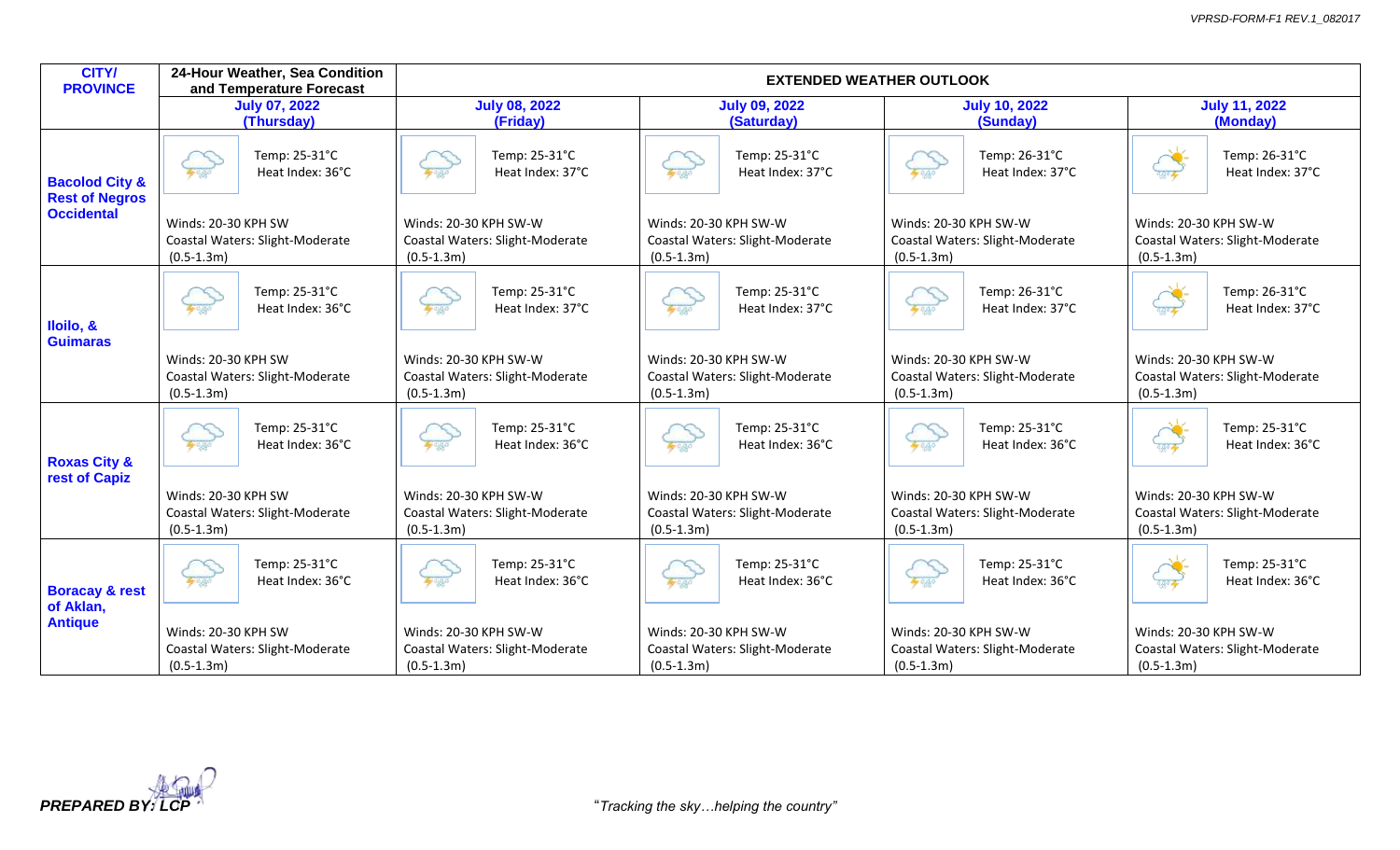| <b>CITY/</b><br><b>PROVINCE</b>                                   |                                                                        | 24-Hour Weather, Sea Condition<br>and Temperature Forecast | <b>EXTENDED WEATHER OUTLOOK</b>                                          |                                   |                                       |                                   |                                       |                                   |                                                                          |                                   |  |
|-------------------------------------------------------------------|------------------------------------------------------------------------|------------------------------------------------------------|--------------------------------------------------------------------------|-----------------------------------|---------------------------------------|-----------------------------------|---------------------------------------|-----------------------------------|--------------------------------------------------------------------------|-----------------------------------|--|
|                                                                   |                                                                        | <b>July 07, 2022</b>                                       |                                                                          | <b>July 08, 2022</b>              |                                       | <b>July 09, 2022</b>              |                                       | <b>July 10, 2022</b>              | <b>July 11, 2022</b>                                                     |                                   |  |
|                                                                   | (Thursday)                                                             |                                                            | (Friday)                                                                 |                                   |                                       | (Saturday)                        |                                       | (Sunday)                          | (Monday)                                                                 |                                   |  |
| <b>Coron</b><br>(Calamian<br>Group),<br>El Nido, &<br><b>Cuyo</b> | 440                                                                    | Temp: 25-31°C<br>Heat Index: 37°C                          | 4.40                                                                     | Temp: 25-31°C<br>Heat Index: 36°C | 4.40                                  | Temp: 25-31°C<br>Heat Index: 37°C |                                       | Temp: 25-31°C<br>Heat Index: 37°C |                                                                          | Temp: 25-31°C<br>Heat Index: 37°C |  |
|                                                                   | Winds: 20-30 KPH SW<br>$(0.5-1.3m)$                                    | Coastal Waters: Slight-Moderate                            | Winds: 20-30 KPH SW<br>Coastal Waters: Slight-Moderate<br>$(0.5 - 1.3m)$ |                                   | Winds: 30-40 KPH SW<br>$(1.3 - 2.4m)$ | Coastal Waters: Moderate          | Winds: 30-40 KPH SW<br>$(1.3 - 2.4m)$ | <b>Coastal Waters: Moderate</b>   | Winds: 30-40 KPH SW<br><b>Coastal Waters: Moderate</b><br>$(1.3 - 2.4m)$ |                                   |  |
| <b>Kalayaan</b><br><b>Group of</b><br><b>Islands</b>              | 4.40                                                                   | Temp: 25-31°C<br>Heat Index: 37°C                          | 4.40                                                                     | Temp: 25-31°C<br>Heat Index: 36°C | 4.40                                  | Temp: 24-31°C<br>Heat Index: 37°C | 4.40                                  | Temp: 24-31°C<br>Heat Index: 37°C | 4.40                                                                     | Temp: 24-31°C<br>Heat Index: 37°C |  |
|                                                                   | Winds: 30-40 KPH SW<br>Coastal Waters: Moderate<br>$(1.3-2.4m)$        |                                                            | Winds: 30-40 KPH SW<br>Coastal Waters: Moderate<br>$(1.3 - 2.4m)$        |                                   | Winds: 30-40 KPH SW<br>$(1.3 - 2.4m)$ | Coastal Waters: Moderate          | Winds: 30-40 KPH SW<br>$(1.3 - 2.4m)$ | Coastal Waters: Moderate          | Winds: 30-40 KPH SW<br>Coastal Waters: Moderate<br>$(1.3 - 2.4m)$        |                                   |  |
| <b>Puerto</b><br><b>Princesa City</b>                             | $+$ 30                                                                 | Temp: 25-31°C<br>Heat Index: 37°C                          | 4.40                                                                     | Temp: 24-30°C<br>Heat Index: 36°C | $\sum_{n=1}^{\infty}$                 | Temp: 24-30°C<br>Heat Index: 37°C |                                       | Temp: 24-31°C<br>Heat Index: 37°C | 4.40                                                                     | Temp: 24-31°C<br>Heat Index: 37°C |  |
| $\mathbf{a}$<br>rest of<br><b>Palawan</b>                         | Winds: 20-30 KPH SW<br>Coastal Waters: Slight-Moderate<br>$(0.5-1.3m)$ |                                                            | Winds: 20-30 KPH SW<br>Coastal Waters: Slight-Moderate<br>$(0.5-1.3m)$   |                                   | Winds: 30-40 KPH SW<br>$(1.3 - 2.4m)$ | Coastal Waters: Moderate          | Winds: 30-40 KPH SW<br>$(1.3 - 2.4m)$ | Coastal Waters: Moderate          | Winds: 30-40 KPH SW<br>Coastal Waters: Moderate<br>$(1.3-2.4m)$          |                                   |  |
| San Jose &<br>rest of<br><b>Occidental</b><br><b>Mindoro</b>      | 4.40                                                                   | Temp: 20-32°C<br>Heat Index: 38°C                          | 4.40                                                                     | Temp: 21-33°C<br>Heat Index: 38°C | 4.40                                  | Temp: 21-33°C<br>Heat Index: 38°C | 专项                                    | Temp: 21-33°C<br>Heat Index: 38°C | 专项                                                                       | Temp: 21-33°C<br>Heat Index: 38°C |  |
|                                                                   | Winds: 20-30 KPH SW<br>Coastal Waters: Slight-Moderate<br>$(0.5-1.3m)$ |                                                            | Winds: 20-30 KPH SW<br>Coastal Waters: Slight-Moderate<br>$(0.5 - 1.3m)$ |                                   | Winds: 20-30 KPH SW<br>$(0.5-1.3m)$   | Coastal Waters: Slight-Moderate   | Winds: 30-40 KPH SW<br>$(1.3 - 2.4m)$ | <b>Coastal Waters: Moderate</b>   | Winds: 30-40 KPH SW<br><b>Coastal Waters: Moderate</b><br>$(1.3-2.4m)$   |                                   |  |